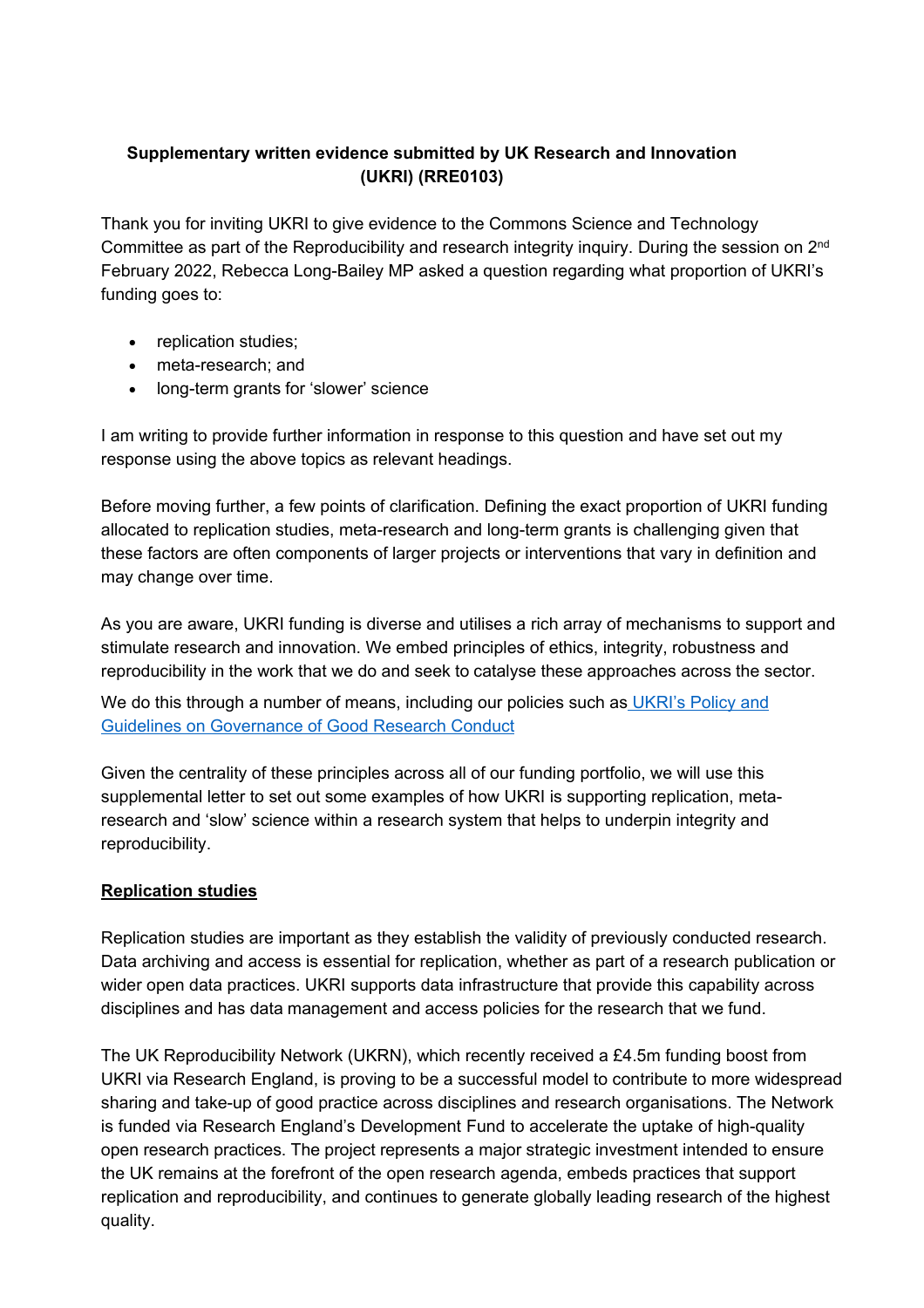## **Meta-research**

Meta-research is research that uses methods of science to study science itself, often defined as 'research on research.' The practice often focuses upon methods, reporting, evaluation, incentives, and reproducibility to yield more credible results and useful research.

UKRI has made several key investments in meta-research including the joint MRC-NIHR Better Methods, Better Research (BMBR) programme which provides funding for 'research on research'. The programme has a dual role to develop new more efficient ways of doing research and to improve the access to optimal methods for all biomedical and health researchers, industry and policy makers. MRC contributed £3.5m towards the total £4.5m funding for BMBR in 2021-22 (increasing to £4m contribution; £5m total in 2022-23).

In addition to UKRI led initiatives, we work in partnership to understand and improve research. Over the past 2 years we have been a partner of the [Research](https://researchonresearch.org/) [on](https://researchonresearch.org/) Research [Institute](https://researchonresearch.org/) [\(](https://researchonresearch.org/)RORI), an institute that has brought together a consortium of 21 partners, including funders and researchers from 13 different countries and regions to identify and work together on key 'research on research' questions. Of relevance to the Committee's work is a collaboration between UKRI and RORI on [responsible](https://rori.figshare.com/articles/report/The_changing_role_of_funders_in_responsible_research_assessment_progress_obstacles_and_the_way_ahead/13227914) [research](https://rori.figshare.com/articles/report/The_changing_role_of_funders_in_responsible_research_assessment_progress_obstacles_and_the_way_ahead/13227914) [assessment](https://rori.figshare.com/articles/report/The_changing_role_of_funders_in_responsible_research_assessment_progress_obstacles_and_the_way_ahead/13227914) [that](https://rori.figshare.com/articles/report/The_changing_role_of_funders_in_responsible_research_assessment_progress_obstacles_and_the_way_ahead/13227914) has helped to identify how assessment practices should change to incentivise research practice that supports integrity and reproducibility. This institute provides an opportunity to build a broader understanding collectively, and to tap into the knowledge and findings of other funders nationally and internationally.

## **Long term grants, and approaches that support slow science**

A typical UKRI research project is funded for three years, but this varies from six months to over six years. However, across UKRI there are a wide range of funding mechanisms beyond a typical research project. For example, our Science and Technologies Facilities Council (STFC) provides funding via a consolidated grant mechanism that, with regular peer-review, offers assurances and stability to support long-term research in Particle Physics, Astronomy and Nuclear Physics.

Strategic investments are made through our institutes, centres and data infrastructure programmes, many of which have been funded for 10 or more years. For example, the Longitudinal Study Understanding Society which ESRC (Economic & Social Research Council) has funded since 2009 at a total value of £177m running to 2026.

Recurrent quality-related (QR) research funding is an aspect of the research funding system that enables long-term support and is provided via the four UK higher education funding bodies (Research England, Scottish Funding Council, Higher Education Funding Council for Wales and Department for the Economy, Northern Ireland). About 20% of the UKRI budget is allocated by Research England to provide English universities with QR funding through a formula driven block grant for universities to spend according to their own research priorities. This funding is relatively stable year on year, with the majority of the allocation made on the basis of the latest research assessment (currently using REF2014).

While this kind of diversity in funding should support the goals of "slow science" achieving them is